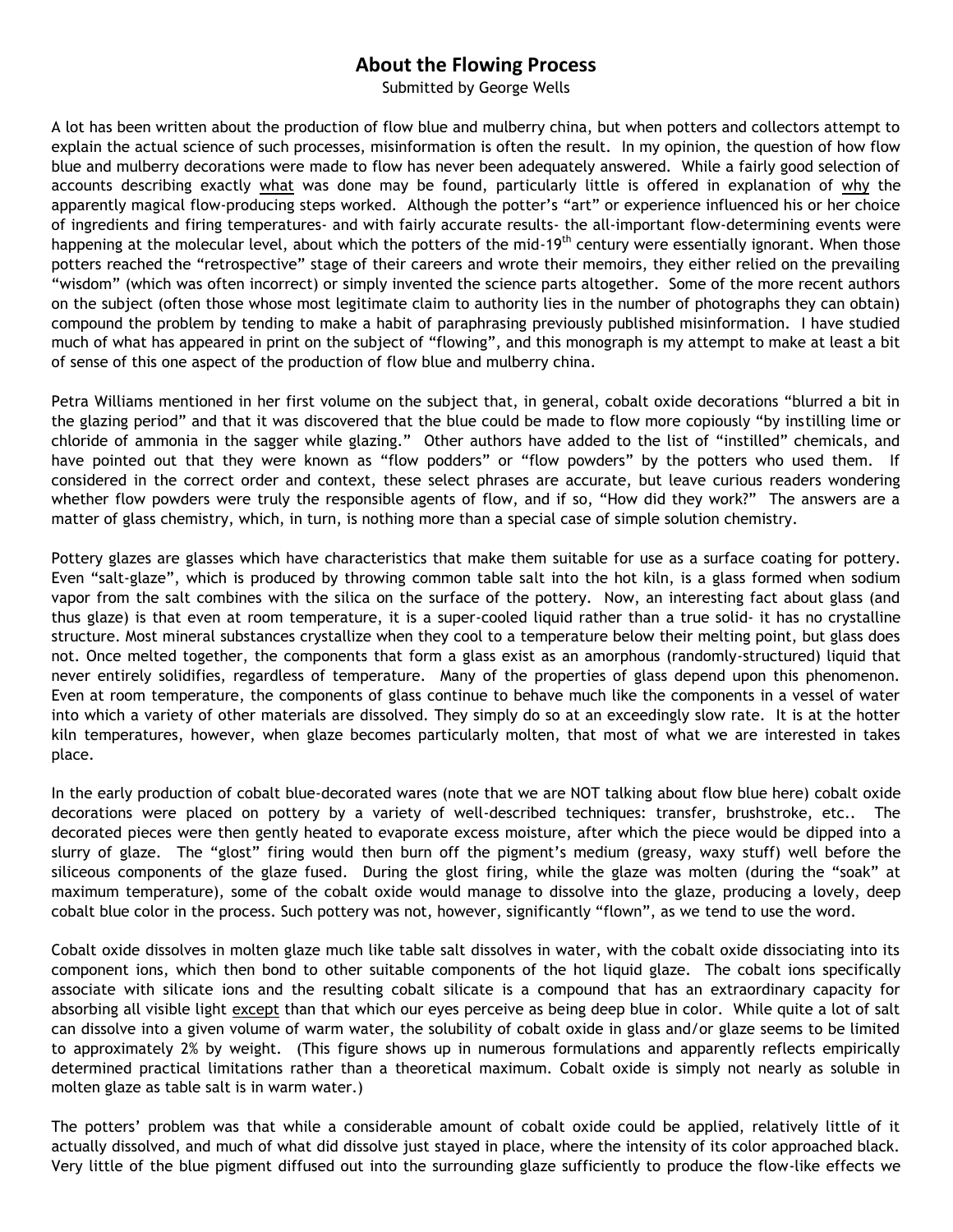have come to know and love. This was because, as glasses go, glazes tend to be both particularly thin and particularly viscous by design- thin for the sake of economy and viscous so that they don't run off of the pottery once they melt. Neither of these characteristics proved particularly conducive to color flow. Making the glaze thicker would help a bit, but was materially wasteful (and thick glazes tend to craze more readily than thin ones) and while firing at a higher temperature (or for a longer period of time) led to a bit more flow, doing so was prohibitively expensive and caused the glaze to run.

At some point, a clever potter figured out that if, before the glaze was fired, certain chemicals were tossed into the sagger (one of the ceramic "bread-boxes" that were used to protect the china from the furnace's internal environment) the under-the-glaze cobalt decorations (and some others, as well) could be made to flow MUCH MORE.

The advantage of enhanced flow was immediately appreciated: the cobalt oxide was expensive, and relatively less of it would be needed to produce a given effect if more of it could be induced to dissolve and diffuse into the glaze. This idea came directly from salt-glazing, which was a similar, chemical-tossing process which had been in widespread use through much of the  $18<sup>th</sup>$  century. But why exactly did it work?

Well, first of all, salt-glazing works because at the firing temperature, sodium chloride decomposes into sodium and chlorine vapors. The sodium vapors react readily with the silica on the pottery's surface to form sodium silicate- a glass - thus the term "salt glaze." The properties of salt glazes are such that they are usually quite thin and not particularly smooth, but they proved to be very well suited for covering earthenware – particularly stoneware – some of which was decorated with cobalt oxide. Salt-glazed jugs of the mid-1700s can be found with cobalt blue decorations flowing all over the place! There are numerous references to "flow'd stoneware" that are contemporary to their production in the midto late-1700's. (See survey of household inventories, Plymouth, Massachusetts, 1784 & 1789, "White Salt-Glazed Stoneware of the British Isles," Edwards and Hanson, p. 165.) The terms "flow'd," "flowing" and "flowing blue" were in use well before 1800. The "flowing" process was also applied to some cobalt blue-decorated pearlware made in the 1780 – 1800 period. (See "Painted in Blue," Lois Roberts p.105 for an example.)

By the 1800's, the idiosyncrasies of salt glazing were well known to the Staffordshire potters, and in particular the effect it had on cobalt oxide decorations was well understood. It was only a matter of time before someone seriously undertook to fire some cobalt-decorated transferware in a sagger that was either intentionally charged with salt, resulting in the recovery of a sagger full of flown transferware china! It was be no accident that sodium chloride (salt) was one of the first and most common of the "flow powders", and that the powders were added in a manner similar to the addition of salt in salt-glazing, at least until the next level of innovation was reached, in which the flow powders were added directly to the glaze.

In general, substances which are soluble in a liquid will, upon contact with the liquid, begin to dissolve into it. The amount that can dissolve depends on the temperature of the materials as well as the degree of affinity they have for each other. In the case of glaze, the temperature is particularly important because if the "liquid" is too cool, it will be so viscous (the opposite of free-flowing) that the dissolving material (cobalt oxide) cannot readily disperse into it, and the local concentration of the pigment will quickly reach its limit of solubility. The affinity between the two materials is important because if they cannot tolerate each other at the molecular level, very little co-mingling (dissolving) will occur, regardless of the temperature.

Once dissolved, the cobalt pigment (re-associated as cobalt silicate) is compelled to disperse within the glaze by the "Brownian motion" (a kind of wiggling) of the solution molecules. Locally, as some cobalt disperses, more can go into solution. In an "ideal" solution, it is this Brownian motion, coupled with entropy (the need for a system to reach the state in which its potential energy is at its minimum) that would drive the solution components toward an equilibrium distribution in which all components are equally dispersed... but this isn't an "ideal" solution. Fortunately, time limitations prevent our flown china from ever reaching a uniformly blue end-point. More importantly, It is the viscosity of the molten glaze and the relative amount of "clearance" within the molecular matrix that determines how far the pigments travel within the glaze in a given amount of time. It is this resistance to motion that is overcome by the absorption of flow powder vapors.

Instead of raising the temperature of the kiln or increasing the firing time (both of which would have been very expensive) the potter was able to change the chemical properties of the glaze by adding to the sagger one or more of a variety of salts which would vaporize at the firing temperature. The vapors produced by these salts were more or less contained, if only temporarily, within the sagger. (The saggers were not air-tight- they would have exploded upon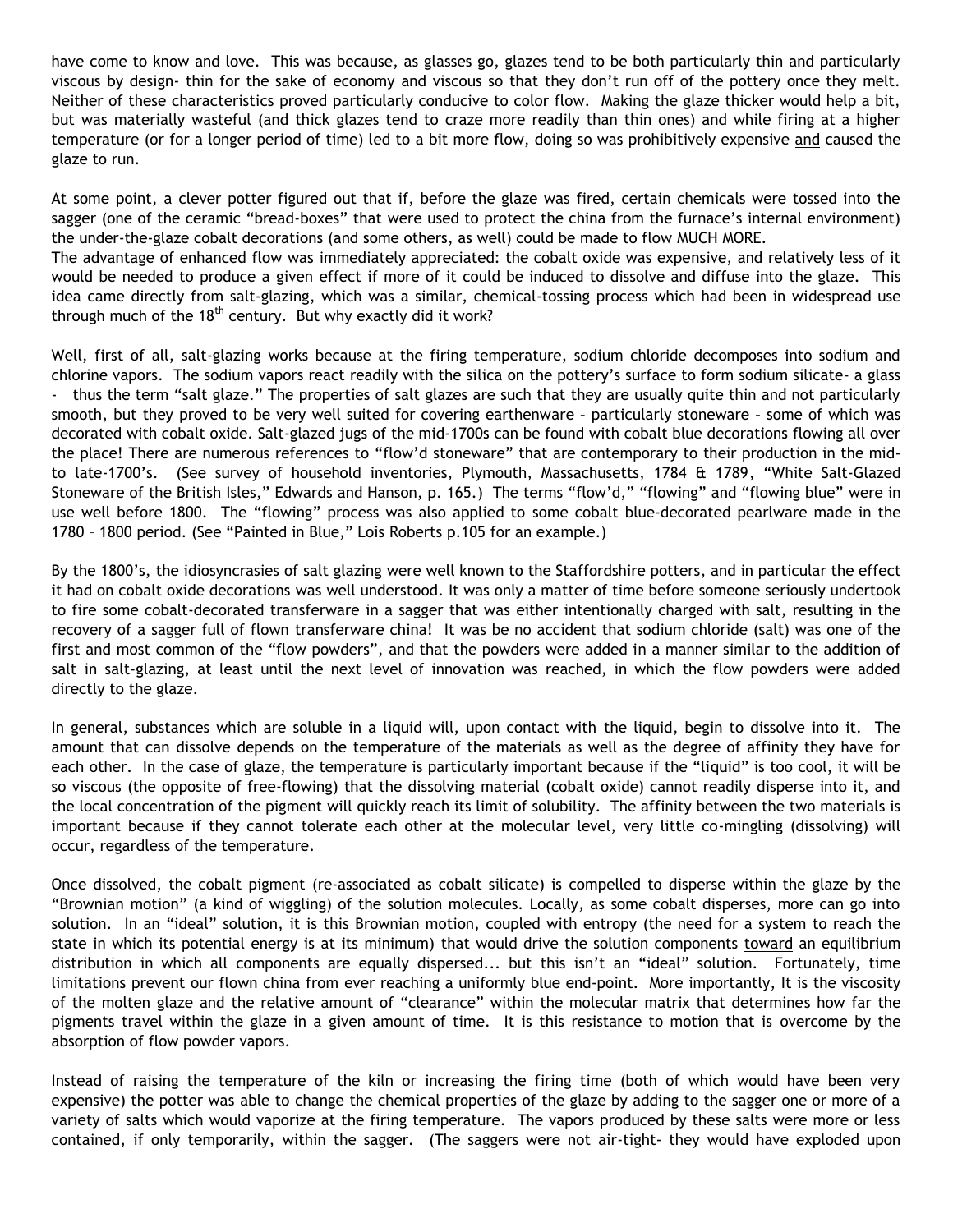heating if they were.) And during their containment, some of these vapors dissolved into the molten glaze, changing its chemical composition and thus either its viscosity or its affinity for the dissolving pigment.

## **THE ROLE OF ALKALINE METAL IONS:**

Alkaline flow powders (those which contribute sodium, potassium or other similar alkaline metal ions upon thermal volatilization) have a very pronounced ability to lower the viscosity of the molten glaze, and thus the rate at which dissolved cobalt (or other pigment ions) can move around. Alkaline earth compounds (those which contribute calcium, magnesium or other similar alkaline earth metal ions) have a similar effect, although the viscosity of their resulting modified glazes will be more temperature-dependent than the corresponding alkaline-modified glazes. Essentially, any "flow powder" which produces basic (alkaline or alkaline earth) flux vapors which are able to dissolve into the molten glaze will at least somewhat reduce the viscosity of the glaze, and thus the mobility of any dissolved cobalt. The more these vapors dissolve into the glaze, the more the glaze properties change in a way that allows the cobalt to flow more freely. A benefit of using flow powders which reduced glaze viscosity was that they lowered the temperature at which the desired viscosity of the glaze would be reached, so that the potter was able to fire his glazed wares at either a somewhat lower temperature or for a shorter period of time. (The viscosity couldn't be lowered too much, however, or the glaze would run.)

Lead compounds have also been used as flow powders. When lead compounds volatilize in a sagger, some of the resulting lead vapor can dissolve into glaze. While the dissolved lead will effect the viscosity of the glaze in the same manner as alkaline fluxes, it may also increase the mean amount of space between glaze molecules, which would in turn effect the rate at which dissolved pigments can disperse. (Gives 'em more room to wiggle around in.)

Complicating the issue of glaze viscosity is the fact that the materials in question do not remain static during their stay at high temperature. The lower-boiling components of the glaze continue to slowly evaporate with time, so that the glaze becomes progressively more viscous. The glaze also bonds (fuses) more thoroughly with the underlying pottery as it slowly dissolves into the ceramic substrate, and this process also alters the glaze's receptivity to pigment flow. It is no wonder that the manufacturers who are attempting to reproduce old flow blue are having a difficult time of it!

## **THE ROLE OF CHLORIDE IONS:**

Other compounds, such as ammonium chloride, lead chloride, sodium chloride, and even hydrochloric acid, upon vaporization, reportedly ("Pottery Decorating", by R. Hainbach) contribute chloride ions to the molten glaze. Upon dissolving into the glaze, the chloride ions preferentially complex with the dissolved cobalt to make a compound which travels more quickly than the cobalt-silicate complex, either by exchanging back and forth between several different intermediate species within the glaze, or by hopping in and out of the vapor phase above the glaze surface. (S. Scholes reports in "Modern Glass Practice" that "chloride ions appear to coordinate with cobalt ions in borosilicate melts…") While it is unclear whether these chloride ions remain in the cooled glaze, or are simply facilitators in the transport of cobalt ions, the empirical evidence strongly suggests that they play a VERY significant role in the flow process. Because the amount of viscosity reduction had to be limited (to prevent glaze run-off), cobalt chloride was likely the most important flow facilitator of all.

No discussion of the flowing process would be complete without mention of the "ghost" images on the reverse sides of many flat flow-china items. When present, these images are always quite blurred, but will usually present themselves in shapes which are recognizably similar to those found in the top-side design. These ghost images are NOT bleed-through images- one need only break open one such piece of china to find that the underlying pottery is totally devoid of cobalt (or mulberry) color. Rather, the ghost images result from a communication of the design from the immediately adjacent piece in a stack of plates or other flat items, either by vapor or effervescent transfer. Some flow blue glazes may be found (most notably on some pieces of CHUSAN by Clementson) that show the unmistakable signs of small bubbles bursting and splashing around the color present in the glaze. (Such pieces, while smooth to the touch, show a mottled color effect, both on the reverse (ghost) and in the background color of the obverse design.) Effervescing was probably caused by carbonates present in the glaze formula, which would, just like Alka Seltzer, release carbon dioxide as the glaze melted. As the carbon dioxide bubbles reached the surface of the glaze, they burst, releasing the gas and splashing any near-by surface. (To feel this effect, hold your face just above a glass of water into which an Alka Seltzer tablet has just been dropped.)

Most flow ghosts do not appear at all mottled, however, and their uniformly diffuse effect strongly suggests a vapor transport origin, probably in the form of the above-mentioned cobalt-chloride. Above the surface of all liquids exists a vapor phase in which the components of the liquid are present. The absence of significant ghosting in non-flown cobalt